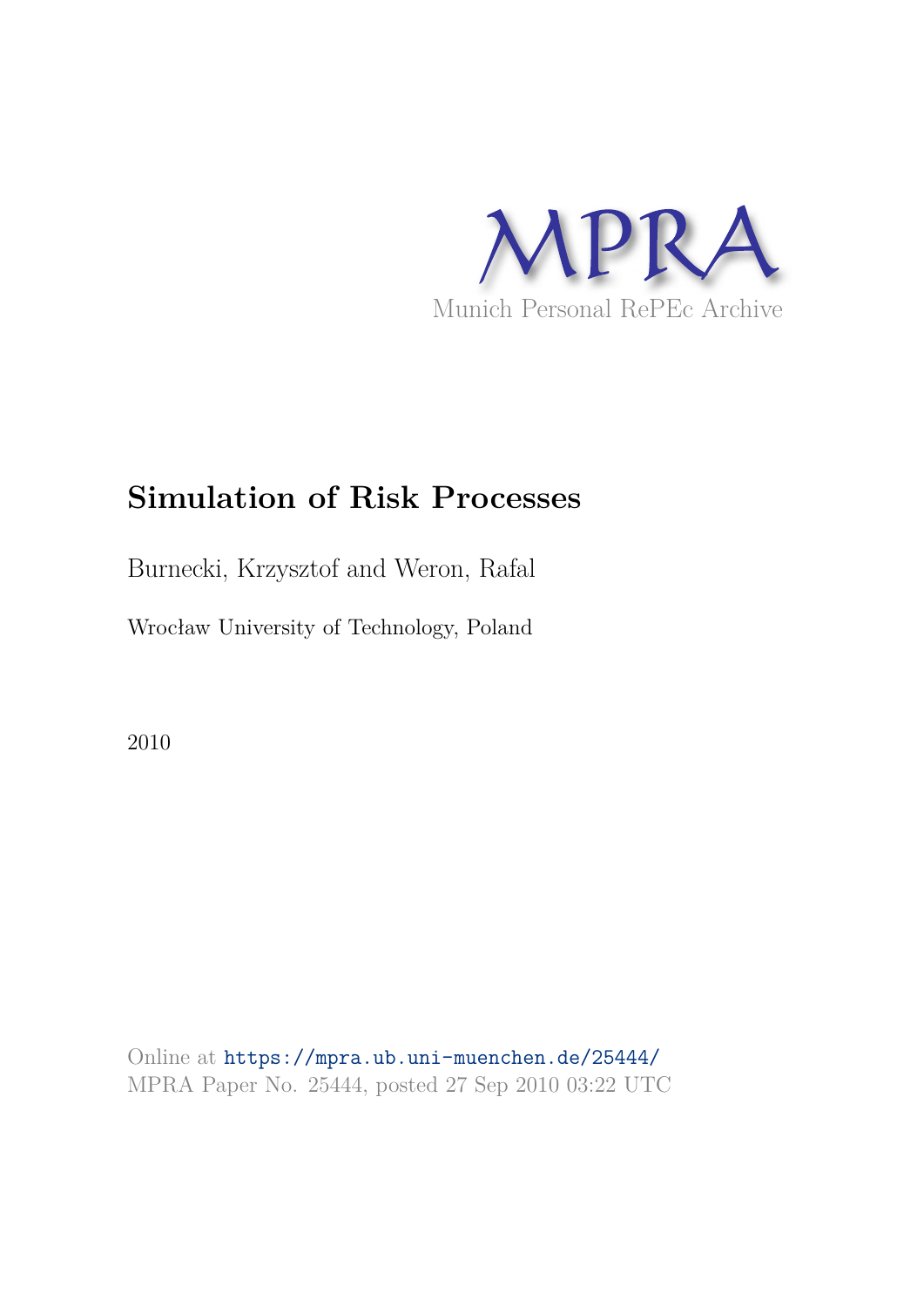## Simulation of Risk Processes<sup>1</sup>

Krzysztof Burnecki<sup>a</sup>, Rafał Weron<sup>b</sup>

*<sup>a</sup>Hugo Steinhaus Center, Wrocław University of Technology, 50-370 Wrocław, Poland b Institute of Organization and Management, Wrocław University of Technology, 50-370 Wrocław, Poland*

#### **Abstract**

This paper is intended as a guide to simulation of risk processes. A typical model for insurance risk, the so-called collective risk model, treats the aggregate loss as having a compound distribution with two main components: one characterizing the arrival of claims and another describing the severity (or size) of loss resulting from the occurrence of a claim. The collective risk model is often used in health insurance and in general insurance, whenever the main risk components are the number of insurance claims and the amount of the claims. It can also be used for modeling other non-insurance product risks, such as credit and operational risk. In this paper we present efficient simulation algorithms for several classes of claim arrival processes.

*Keywords:* Risk process, Claim arrival process, Homogeneous Poisson process (HPP), Non-homogeneous Poisson process (NHPP), Mixed Poisson process, Cox process, Renewal process.

#### **1. Introduction**

A loss model or actuarial risk model is not intended to replace sound actuarial judgment. In fact, according to Willmot (2001), a well formulated model is consistent with and adds to intuition, but cannot and should not replace experience and insight. Moreover, a properly constructed loss model should reflect a balance between simplicity and conformity to the data since overly complex models may be too complicated to be useful.

In the collective risk model the aggregate loss has a compound distribution with two main components: one characterizing the frequency (or incidence) of events and another describing the severity (or size or amount) of gain or loss resulting from the occurrence of an event (Kaas et al., 2008; Klugman, Panjer, and Willmot, 2008; Tse, 2009). The stochastic nature of both components is a fundamental assumption of a realistic risk model. Apart from health insurance, the collective risk model can also be used for modeling non-insurance product risks, such as credit and operational risk (Chernobai, Rachev, and Fabozzi, 2007; Panjer, 2006). In the former, for example, the main risk components are the number of credit events (either defaults or downgrades), and the amount lost as a result of the credit event.

In classical form the collective risk model is defined as follows. If  $\{N_t\}_{t\geq0}$  is a process *counting* claim occurrences and  ${X_k}_{k=1}^{\infty}$  is an independent sequence of positive independent and identically distributed (i.i.d.) random variables representing claim sizes, then the *risk process*  ${R_t}_{t\ge0}$  is given by

$$
R_t = u + c(t) - \sum_{i=1}^{N_t} X_i.
$$
 (1)

The non-negative constant  $u$  stands for the initial capital of the insurance company and the deterministic or stochastic function of time  $c(t)$  for the premium from sold insurance policies. The sum  $\sum_{i=1}^{N_t} X_i$  is the so-called *aggregate* 

<sup>&</sup>lt;sup>1</sup>This is a revised version of a paper originally published as Chapter 14 *Modeling of the Risk Process* in Cižek, Härdle, and Weron (2005). Among other changes, the revision includes new figures (thanks go to Joanna Janczura) and simulation algorithms. Also the empirical study of Section 3 concerns a twice longer Danish fire losses dataset. This revised text will form the backbone of the Chapter *Building Loss Models* in Cižek, Härdle, and Weron (2011).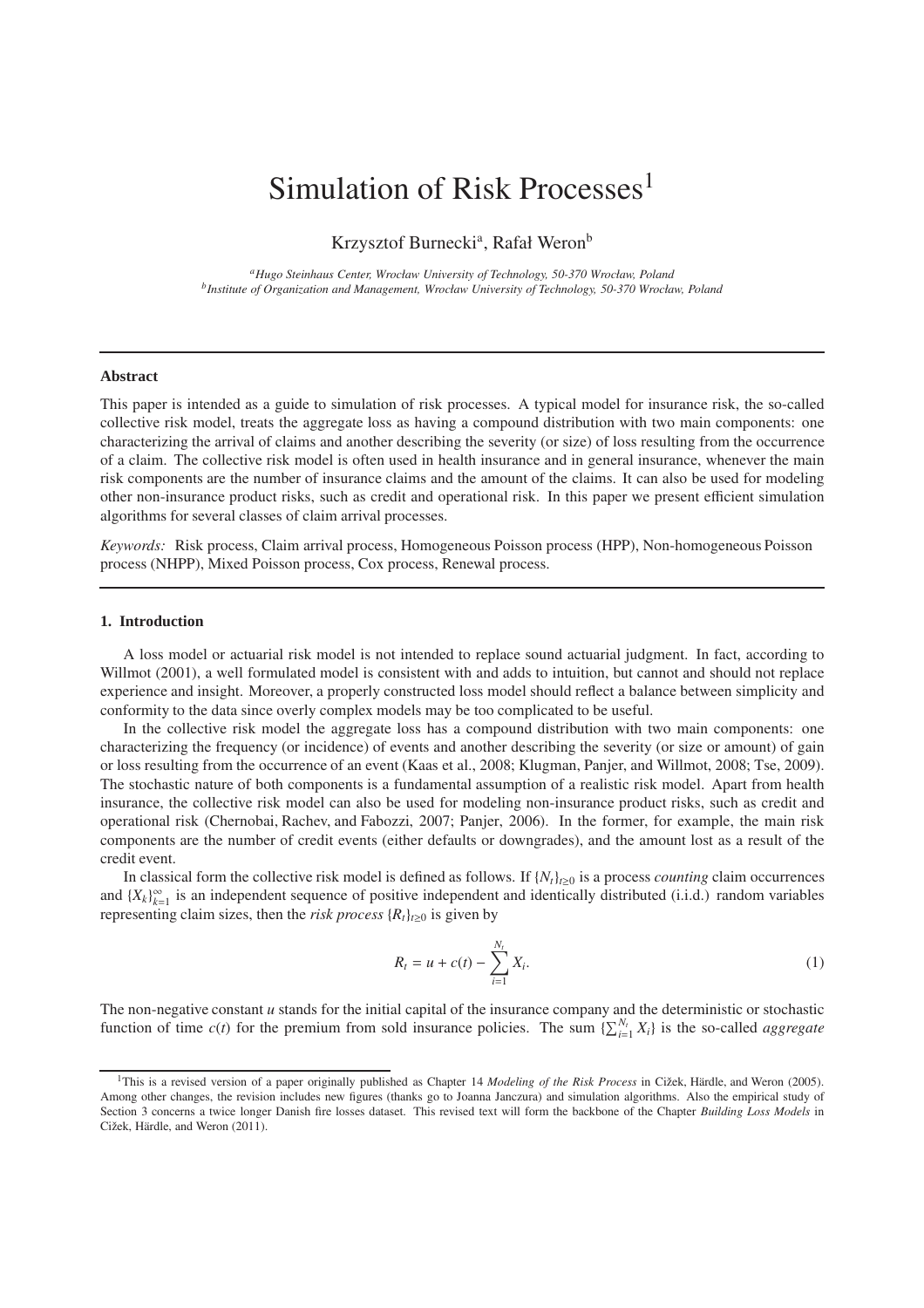*claim process*, with the number of claims in the interval (0, *t*] being modeled by the *counting process N<sup>t</sup>* . Recall, that the latter is defined as  $N_t = \max\{n : \sum_{i=1}^n W_i \le t\}$ , where  $\{W_i\}_{i=0}^\infty$  is a sequence of positive random variables and  $\sum_{i=1}^{0} W_i \equiv 0$ . In the insurance risk context *N<sub>t</sub>* is also referred to as the *claim arrival process*.

The simplicity of the risk process defined in eqn. (1) is only illusionary. In most cases no analytical conclusions regarding the time evolution of the process can be drawn. However, it is this evolution that is important for practitioners, who have to calculate functionals of the risk process like the expected time to ruin and the ruin probability, see Chapter 15 in Cižek, Härdle, and Weron (2005). The modeling of the aggregate claim process consists of modeling the counting process  $\{N_t\}$  and the claim size sequence  $\{X_k\}$ . Both processes are usually assumed to be independent, hence can be treated independently of each other (Burnecki, Härdle, and Weron, 2004).

In Section 2 we present efficient simulation algorithms for five classes of the claim arrival process {*Nt*}. For a concise treatment of the modeling of claim severities and testing the goodness-of-fit we refer to Chapter 13 of Cižek, Härdle, and Weron (2005). In Section 3 we build a model for the Danish fire losses dataset, which concerns major fire losses in profits that occurred between 1980 and 2002 and were recorded by Copenhagen Re.

#### **2. Claim Arrival Processes**

In this section we focus on efficient simulation of the claim arrival process {*Nt*}. This process can be simulated either via the arrival times  $\{T_i\}$ , i.e. moments when the *i*th claim occurs, or the inter-arrival times (or waiting times)  $W_i = T_i - T_{i-1}$ , i.e. the time periods between successive claims. Note that in terms of  $W_i$ 's the claim arrival process is given by  $N_t = \sum_{n=1}^{\infty} I(T_n \le t)$ . In what follows we discuss five examples of  $\{N_t\}$ : the classical (homogeneous) Poisson process, the non-homogeneous Poisson process, the mixed Poisson process, the Cox process and the renewal process.

#### *2.1. Homogeneous Poisson Process (HPP)*

The most common and best known claim arrival process is the homogeneous Poisson process (HPP). It has stationary and independent increments and the number of claims in a given time interval is governed by the Poisson law. While this process is normally appropriate in connection with life insurance modeling, it often suffers from the disadvantage of providing an inadequate fit to insurance data in other coverages with substantial temporal variability.

Formally, a continuous-time stochastic process  $\{N_t : t \geq 0\}$  is a (homogeneous) Poisson process with intensity (or rate)  $\lambda > 0$  if (i)  $\{N_t\}$  is a counting process, and (ii) the waiting times  $W_i$  are independent and identically distributed and follow an exponential law with intensity  $\lambda$ , i.e. with mean  $1/\lambda$ . This definition naturally leads to a simulation scheme for the successive arrival times  $T_i$  of the Poisson process on the interval  $(0, t]$ :

## **Algorithm HPP1 (Waiting times)**

**Step 1:** set  $T_0 = 0$ 

**Step 2:** generate an exponential random variable *E* with intensity  $\lambda$ 

**Step 3:** if  $T_{i-1} + E < t$  then set  $T_i = T_{i-1} + E$  and return to step 2 else stop

Sample trajectories of Poisson processes are plotted in the top panels of Figure 1. The thin solid line is a HPP with intensity  $\lambda = 1$  (left) and  $\lambda = 10$  (right). Clearly the latter jumps more often. Alternatively, the homogeneous Poisson process can be simulated by applying the following property (Rolski et al., 1999). Given that  $N_t = n$ , the *n* occurrence times  $T_1, T_2, \ldots, T_n$  have the same distribution as the order statistics corresponding to *n* i.i.d. random variables uniformly distributed on the interval  $(0, t]$ . Hence, the arrival times of the HPP on the interval  $(0, t]$  can be generated as follows:

## **Algorithm HPP2 (Conditional theorem)**

**Step 1:** generate a Poisson random variable *N* with intensity λ*t*

**Step 2:** generate *N* random variables  $U_i$  distributed uniformly on  $(0, 1)$ , i.e.  $U_i \sim U(0, 1)$ ,  $i = 1, 2, \ldots, N$ 

**Step 3:** set  $(T_1, T_2, ..., T_N) = t \cdot \text{sort}{U_1, U_2, ..., U_N}$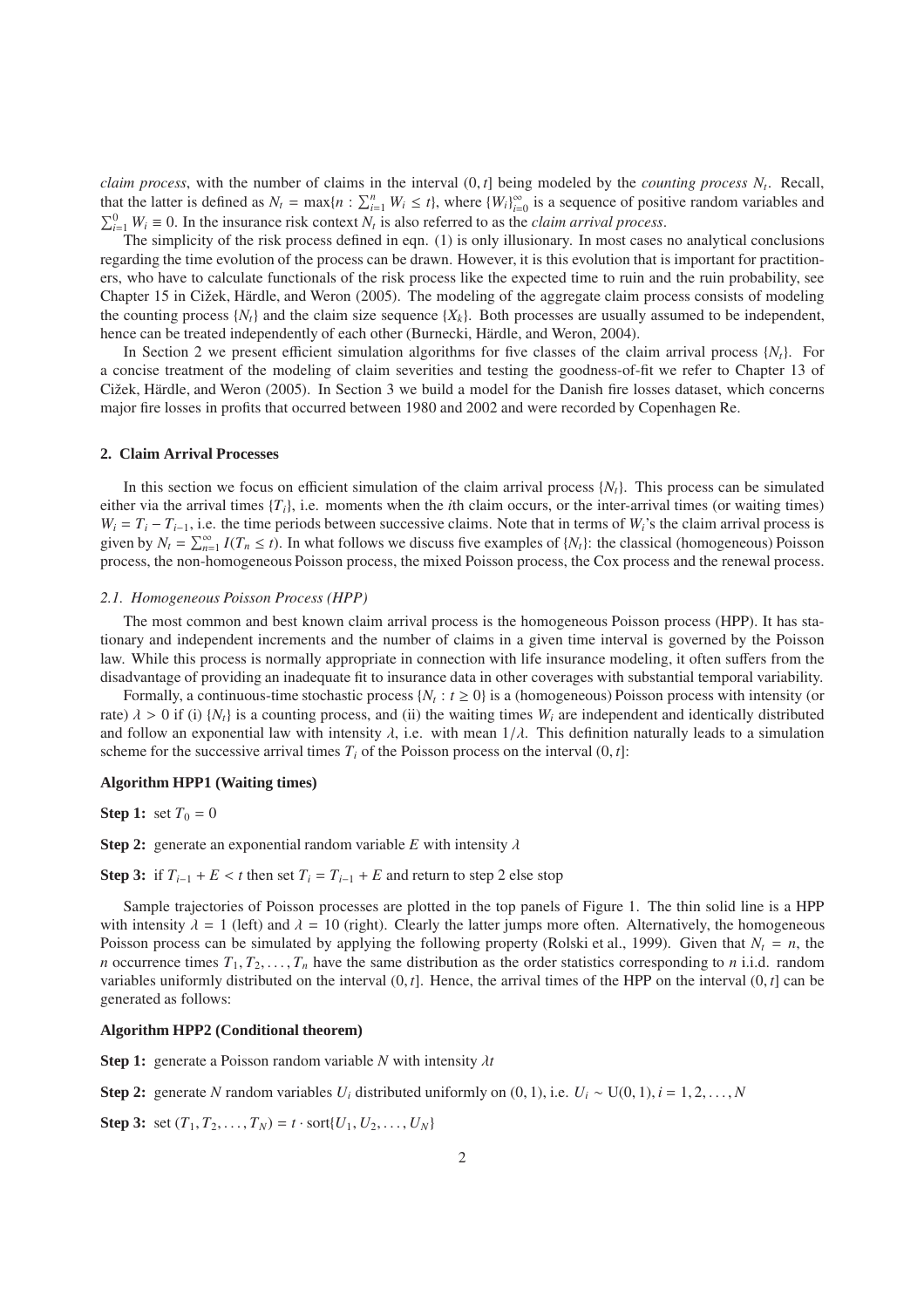

Figure 1: *Top left panel*: Sample trajectories of a NHPP with linear intensity  $\lambda(t) = a + b \cdot t$ . Note that the first process (with  $b = 0$ ) is in fact a HPP. *Top right panel*: Sample trajectories of a NHPP with periodic intensity λ(*t*) = *a* + *b* · cos(2π*t*). Again, the first process is a HPP. *Bottom panel*: Intensity of car accident claims in Greater Wrocław area, Poland, in the period 1998-2000 (data from one of the major insurers in the region). Note, the larger number of accidents in late Fall/early Winter due to worse weather conditions.

In general, this algorithm will run faster than HPP1 as it does not involve a loop. The only two inherent numerical difficulties involve generating a Poisson random variable and sorting a vector of occurrence times. Whereas the latter problem can be solved, for instance, via the standard quicksort algorithm implemented in most statistical software packages (like sortrows.m in Matlab), the former requires more attention.

A straightforward algorithm to generate a Poisson random variable would take

$$
N = \min\{n : U_1 \cdot \ldots \cdot U_n < \exp(-\lambda)\} - 1,\tag{2}
$$

which is a consequence of the properties of the HPP (see above). However, for large  $\lambda$ , this method can become slow as the expected run time is proportional to  $\lambda$ . Faster, but more complicated methods are available. Ahrens and Dieter (1982) suggested a generator which utilizes acceptance-complement with truncated normal variates for  $\lambda > 10$  and reverts to table-aided inversion otherwise. Stadlober (1989) adapted the ratio of uniforms method for  $\lambda > 5$  and classical inversion for small  $\lambda$ 's. Hörmann (1993) advocated the transformed rejection method, which is a combination of the inversion and rejection algorithms. Statistical software packages often use variants of these methods. For instance, Matlab's poissrnd.m function uses the waiting time method (2) for  $\lambda < 15$  and Ahrens' and Dieter's method for larger values of  $\lambda$ .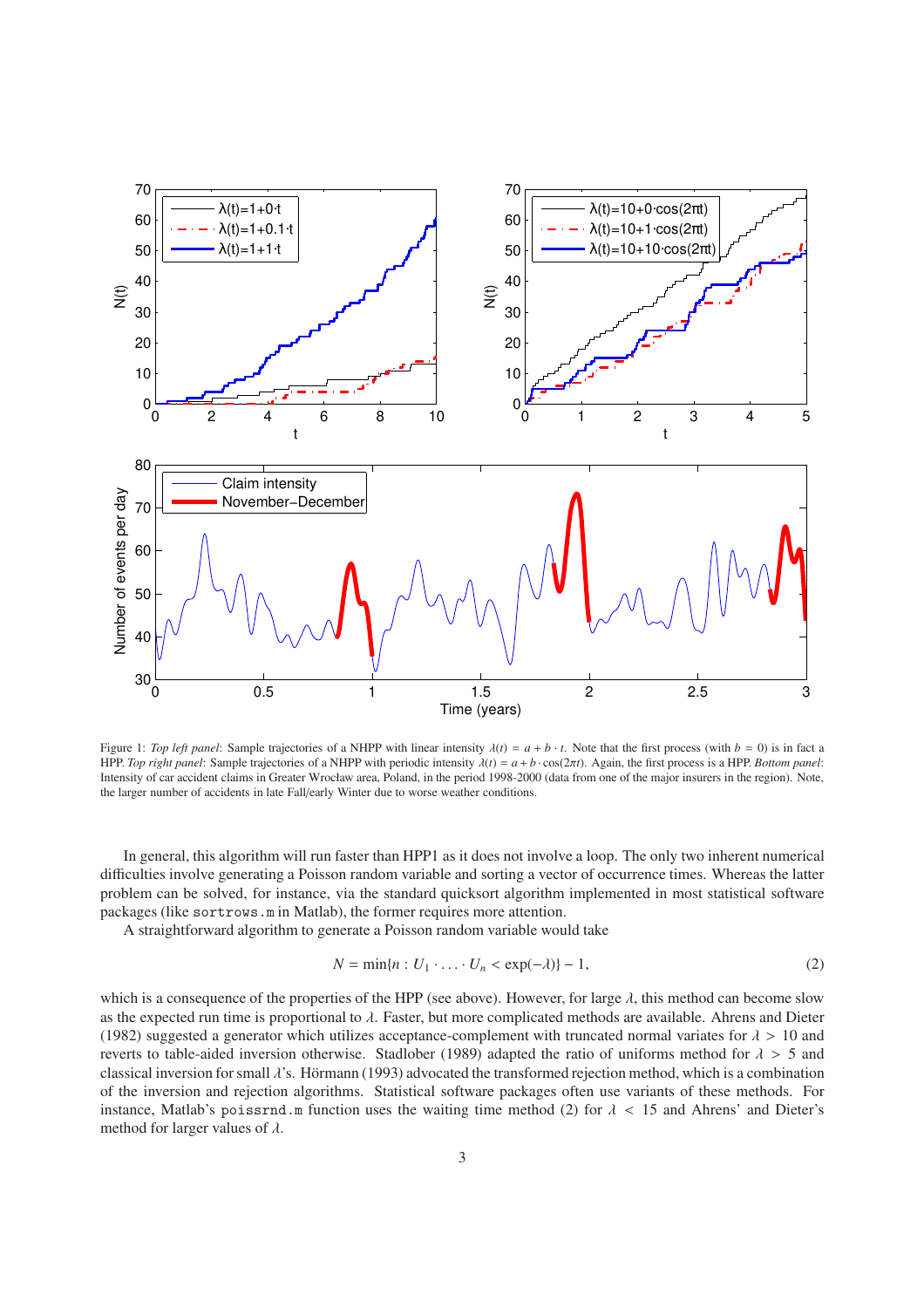Finally, since for the HPP the expected value of the process  $E(N_t) = \lambda t$ , it is natural to define the premium function as  $c(t) = ct$ , where  $c = (1 + \theta)\mu\lambda$  and  $\mu = E(X_k)$ . The parameter  $\theta > 0$  is the relative safety loading which "guarantees" survival of the insurance company. With such a choice of the premium function we obtain the classical form of the risk process:

$$
R_t = u + (1 + \theta)\mu \lambda t - \sum_{i=1}^{N_t} X_i.
$$
\n
$$
(3)
$$

#### *2.2. Non-Homogeneous Poisson Process (NHPP)*

The choice of a homogeneous Poisson process implies that the size of the portfolio cannot increase or decrease. In addition, it cannot describe situations, like in motor insurance, where claim occurrence epochs are likely to depend on the time of the year (worse weather conditions in Central Europe in late Fall/early Winter lead to more accidents, see the bottom panel in Figure 1) or of the week (heavier traffic occurs on Friday afternoons and before holidays). For modeling such phenomena the non-homogeneous Poisson process (NHPP) is much better. The NHPP can be thought of as a Poisson process with a variable (but predictable) intensity defined by the deterministic intensity (or rate) function  $\lambda(t)$ . Note that the increments of a NHPP do not have to be stationary. In the special case when the intensity takes a constant value  $\lambda(t) = \lambda$ , the NHPP reduces to the homogeneous Poisson process with intensity  $\lambda$ .

The simulation of the process in the non-homogeneous case is slightly more complicated than for the HPP. The first approach, known as the thinning or rejection method, is based on the following fact (Bratley, Fox, and Schrage, 1987; Ross, 2002). Suppose that there exists a constant  $\overline{\lambda}$  such that  $\lambda(t) \leq \overline{\lambda}$  for all *t*. Let  $T_1^*, T_2^*, T_3^*, \dots$  be the successive arrival times of a homogeneous Poisson process with intensity  $\overline{\lambda}$ . If we accept the *i*th arrival time  $T_i^*$  with probability  $\lambda(T_i^*)/\overline{\lambda}$ , independently of all other arrivals, then the sequence  $\{T_i\}_{i=0}^{\infty}$  of the accepted arrival times (in ascending order) forms a sequence of the arrival times of a non-homogeneous Poisson process with the rate function  $\lambda(t)$ . The resulting simulation algorithm on the interval  $(0, t]$  reads as follows:

## **Algorithm NHPP1 (Thinning)**

**Step 1:** set  $T_0 = 0$  and  $T^* = 0$ 

**Step 2:** generate an exponential random variable *E* with intensity  $\overline{\lambda}$ 

**Step 3:** if  $T^* + E < t$  then set  $T^* = T^* + E$  else stop

**Step 4:** generate a random variable *U* distributed uniformly on  $(0, 1)$ 

**Step 5:** if  $U < \lambda(T^*)/\overline{\lambda}$  then set  $T_i = T^*$  ( $\rightarrow$  accept the arrival time)

## **Step 6:** return to step 2

As mentioned in the previous section, the inter-arrival times of a homogeneous Poisson process have an exponential distribution. Therefore steps 2–3 generate the next arrival time of a homogeneous Poisson process with intensity  $\lambda$ . Steps 4–5 amount to rejecting (hence the name of the method) or accepting a particular arrival as part of the thinned process (hence the alternative name). Note, that in this algorithm we generate a HPP with intensity  $\overline{\lambda}$  employing the HPP1 algorithm. We can also generate it using the HPP2 algorithm, which in general is much faster.

The second approach is based on the observation that for a NHPP with rate function  $\lambda(t)$  the increment  $N_t - N_s$ ,  $0 < s < t$ , is distributed as a Poisson random variable with intensity  $\tilde{\lambda} = \int_s^t \lambda(u) du$  (Grandell, 1991). Hence, the cumulative distribution function  $F_s$  of the waiting time  $W_s$  is given by

$$
F_s(t) = P(W_s \le t) = 1 - P(W_s > t) = 1 - P(N_{s+t} - N_s = 0) =
$$
  
= 1 - exp  $\left\{-\int_s^{s+t} \lambda(u) du\right\} = 1 - exp \left\{-\int_0^t \lambda(s+v) dv\right\}.$ 

If the function  $\lambda(t)$  is such that we can find a formula for the inverse  $F_s^{-1}$  for each *s*, we can generate a random quantity *X* with the distribution  $F_s$  by using the inverse transform method. The simulation algorithm on the interval  $(0, t]$ , often called the *integration method*, can be summarized as follows: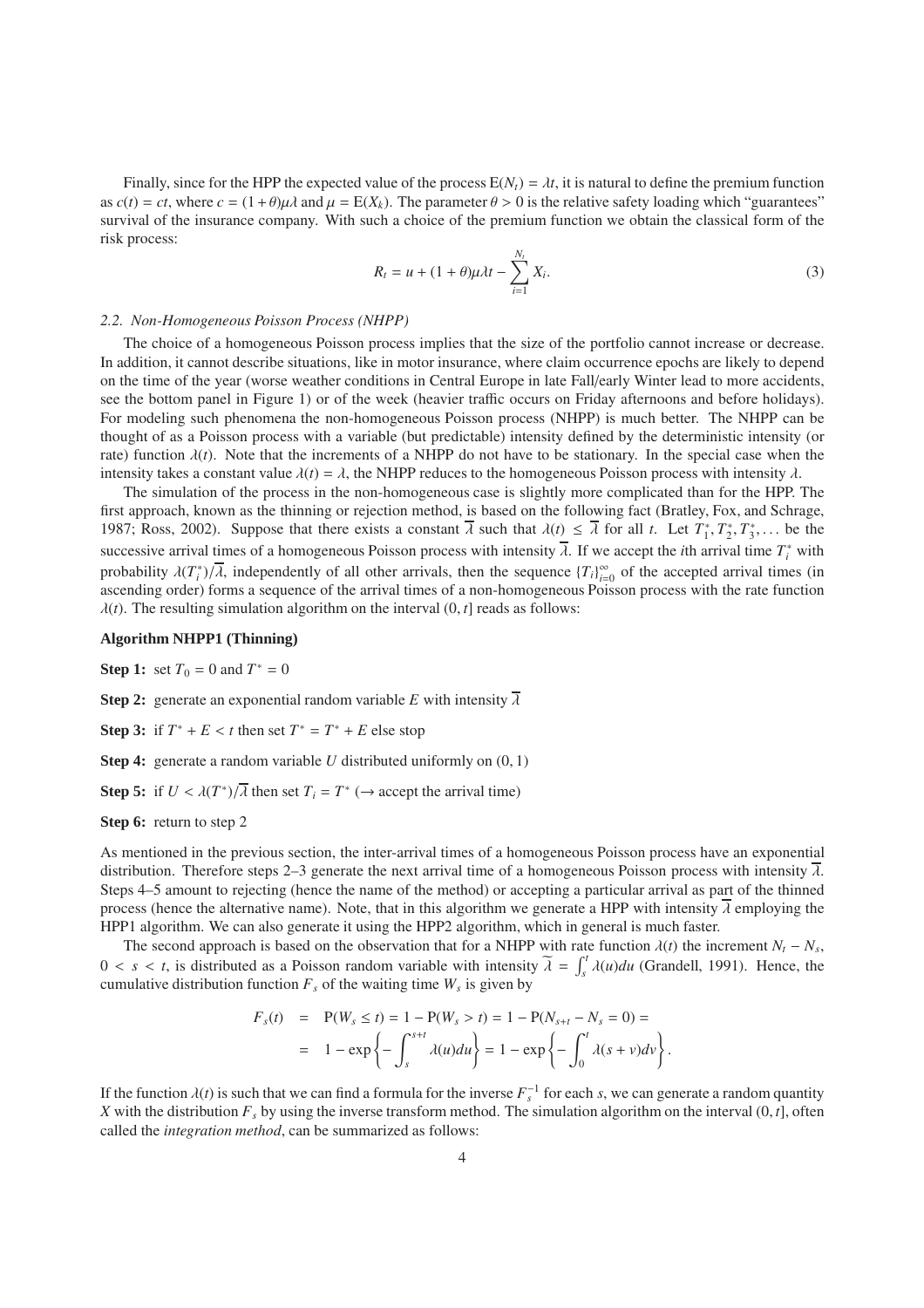## **Algorithm NHPP2 (Integration)**

**Step 1:** set  $T_0 = 0$ 

**Step 2:** generate a random variable *U* distributed uniformly on  $(0, 1)$ 

**Step 3:** if  $T_{i-1} + F_s^{-1}(U) < t$  set  $T_i = T_{i-1} + F_s^{-1}(U)$  and return to step 2 else stop

The third approach utilizes a generalization of the property used in the HPP2 algorithm. Given that  $N_t = n$ , the *n* occurrence times  $T_1, T_2, \ldots, T_n$  of the non-homogeneous Poisson process have the same distributions as the order statistics corresponding to *n* independent random variables distributed on the interval (0, *t*], each with the common density function  $f(v) = \lambda(v) / \int_0^t \lambda(u) du$ , where  $v \in (0, t]$ . Hence, the arrival times of the NHPP on the interval  $(0, t]$ can be generated as follows:

## **Algorithm NHPP3 (Conditional theorem)**

**Step 1:** generate a Poisson random variable *N* with intensity  $\int_0^t \lambda(u) du$ 

**Step 2:** generate *N* random variables  $V_i$ ,  $i = 1, 2, ... N$  with density  $f(v) = \lambda(v) / \int_0^t \lambda(u) du$ .

**Step 3:** set  $(T_1, T_2, \ldots, T_N) = \text{sort}\{V_1, V_2, \ldots, V_N\}.$ 

The performance of the algorithm is highly dependent on the efficiency of the computer generator of random variables *V<sup>i</sup>* . Simulation of *Vi*'s can be done either via the inverse transform method by integrating the density *f*(*v*) or via the acceptance-rejection technique using the uniform distribution on the interval (0, *t*) as the reference distribution. In a sense, the former approach leads to Algorithm NHPP2, whereas the latter one to Algorithm NHPP1.

Sample trajectories of non-homogeneous Poisson processes are plotted in the top panels of Figure 1. In the top left panel realizations of a NHPP with linear intensity  $\lambda(t) = a + b \cdot t$  are presented for the same value of parameter *a*. Note, that the higher the value of parameter *b*, the more pronounced is the increase in the intensity of the process. In the top right panel realizations of a NHPP with periodic intensity  $\lambda(t) = a + b \cdot \cos(2\pi t)$  are illustrated, again for the same value of parameter *a*. This time, for high values of parameter *b* the events exhibit a seasonal behavior. The process has periods of high activity (grouped around natural values of *t*) and periods of low activity, where almost no jumps take place. Such a process is much better suited to model the seasonal intensity of car accident claims (see the bottom panel in Figure 1) than the HPP.

Finally, we note that since in the non-homogeneous case the expected value of the process at time *t* is  $E(N_t)$  =  $\int_0^t \lambda(s)ds$ , it is natural to define the premium function as  $c(t) = (1 + \theta)\mu \int_0^t \lambda(s)ds$ . Then the risk process takes the form:

$$
R_t = u + (1+\theta)\mu \int_0^t \lambda(s)ds - \sum_{i=1}^{N_t} X_i.
$$
 (4)

#### *2.3. Mixed Poisson Process*

In many situations the portfolio of an insurance company is diversified in the sense that the risks associated with different groups of policy holders are significantly different. For example, in motor insurance we might want to make a difference between male and female drivers or between drivers of different age. We would then assume that the claims come from a heterogeneous group of clients, each one of them generating claims according to a Poisson distribution with the intensity varying from one group to another.

Another practical reason for considering yet another generalization of the classical Poisson process is the following. If we measure the volatility of risk processes, expressed in terms of the index of dispersion  $\text{Var}(N_t)/\text{E}(N_t)$ , then often we obtain estimates in excess of one – a value obtained for the homogeneous and the non-homogeneous cases. These empirical observations led to the introduction of the mixed Poisson process (MPP), see Rolski et al. (1999).

In the mixed Poisson process the distribution of {*Nt*} is given by a mixed Poisson distribution (Rolski et al., 1999). This means that, conditioning on an extrinsic random variable  $\Lambda$  (called a structure variable), the random variable  $\{N_t\}$ has a Poisson distribution. Typical examples for Λ are two-point, gamma and general inverse Gaussian distributions (Teugels and Vynckier, 1996). Since for each *t* the claim numbers  $\{N_t\}$  up to time *t* are Poisson variates with intensity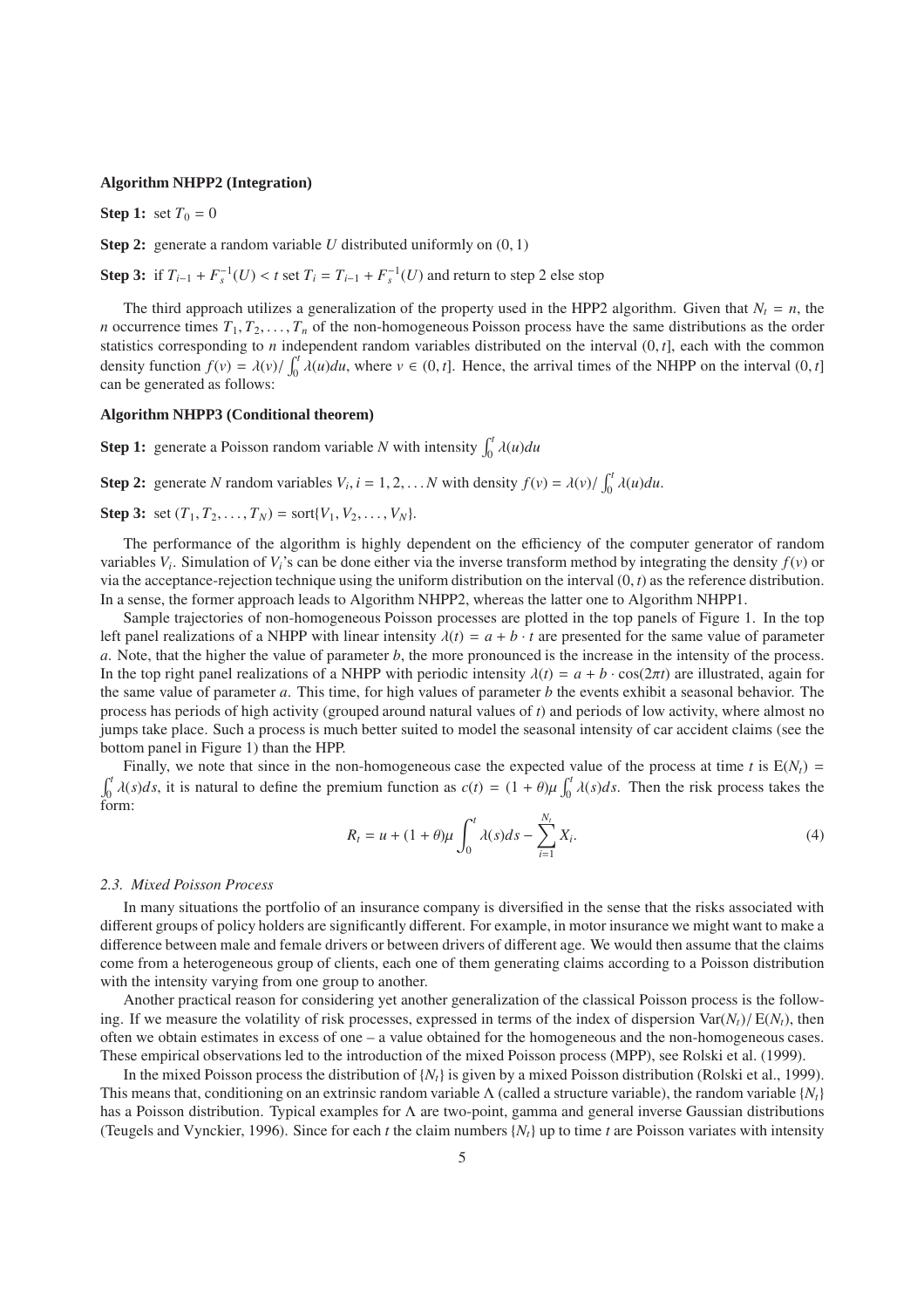Λ*t*, it is now reasonable to consider the premium function of the form *c*(*t*) = (1 + θ)µΛ*t*. This leads to the following representation of the risk process:

$$
R_{t} = u + (1 + \theta)\mu\Lambda t - \sum_{i=1}^{N_{t}} X_{i}.
$$
 (5)

The MPP can be generated using the uniformity property: given that  $N_t = n$ , the *n* occurrence times  $T_1, T_2, \ldots, T_n$ have the same joint distribution as the order statistics corresponding to *n* i.i.d. random variables uniformly distributed on the interval  $(0, t]$  (Albrecht, 1982). The procedure starts with the simulation of *n* as a realization of  $N_t$  for a given value of *t*. This can be done in the following way: first a realization of a non-negative random variable Λ is generated and, conditioned upon its realization,  $N_t$  is simulated according to the Poisson law with parameter  $\Delta t$ . Then we simulate *n* uniform random numbers in (0, *t*). After rearrangement, these values yield the sample  $T_1 \leq \ldots \leq T_n$  of occurrence times. The algorithm is summarized below.

#### **Algorithm MPP1 (Conditional theorem)**

**Step 1:** generate a mixed Poisson random variable *N* with intensity Λ*t*

**Step 2:** generate *N* random variables  $U_i$  distributed uniformly on  $(0, 1)$ , i.e.  $U_i \sim U(0, 1)$ ,  $i = 1, 2, \ldots, N$ 

**Step 3:** set  $(T_1, T_2, ..., T_N) = t \cdot \text{sort}{U_1, U_2, ..., U_N}$ 

#### *2.4. Cox process*

The Cox process, or doubly stochastic Poisson process, provides flexibility by letting the intensity not only depend on time but also by allowing it to be a stochastic process. Therefore, the doubly stochastic Poisson process can be viewed as a two-step randomization procedure. An intensity process {Λ(*t*)} is used to generate another process {*Nt*} by acting as its intensity. That is, {*Nt*} is a Poisson process conditional on {Λ(*t*)} which itself is a stochastic process. If  $\{\Lambda(t)\}\$ is deterministic, then  $\{N_t\}\$ is a non-homogeneous Poisson process. If  $\Lambda(t) = \Lambda$  for some positive random variable Λ, then  ${N_t}$  is a mixed Poisson process. In the doubly stochastic case the premium function is a generalization of the former functions, in line with the generalization of the claim arrival process. Hence, it takes the form  $c(t) = (1 + \theta)\mu \int_0^t \Lambda(s)ds$ .

The definition of the Cox process suggests that it can be generated in the following way: first a realization of a non-negative stochastic process {Λ(*t*)} is generated and, conditioned upon its realization, {*Nt*} as a non-homogeneous Poisson process with that realization as its intensity is constructed. Out of the three methods of generating a nonhomogeneous Poisson process the NHPP1 algorithm is the most general and, hence, the most suitable for adaptation. We can write:

### **Algorithm CP1 (Thinning)**

**Step 0:** generate a realization  $\lambda(t)$  of the intensity process { $\Lambda(t)$ } for a sufficiently large time period; set  $\overline{\lambda} = \max \{\lambda(t)\}$ 

**Step 1:** set  $T_0 = 0$  and  $T^* = 0$ 

**Step 2:** generate an exponential random variable *E* with intensity  $\overline{\lambda}$ 

**Step 3:** if  $T^* + E < t$  then set  $T^* = T^* + E$  else stop

**Step 4:** generate a random variable *U* distributed uniformly on  $(0, 1)$ 

**Step 5:** if  $U < \lambda(T^*)/\overline{\lambda}$  then set  $T_i = T^*$  ( $\rightarrow$  accept the arrival time)

**Step 6:** return to step 2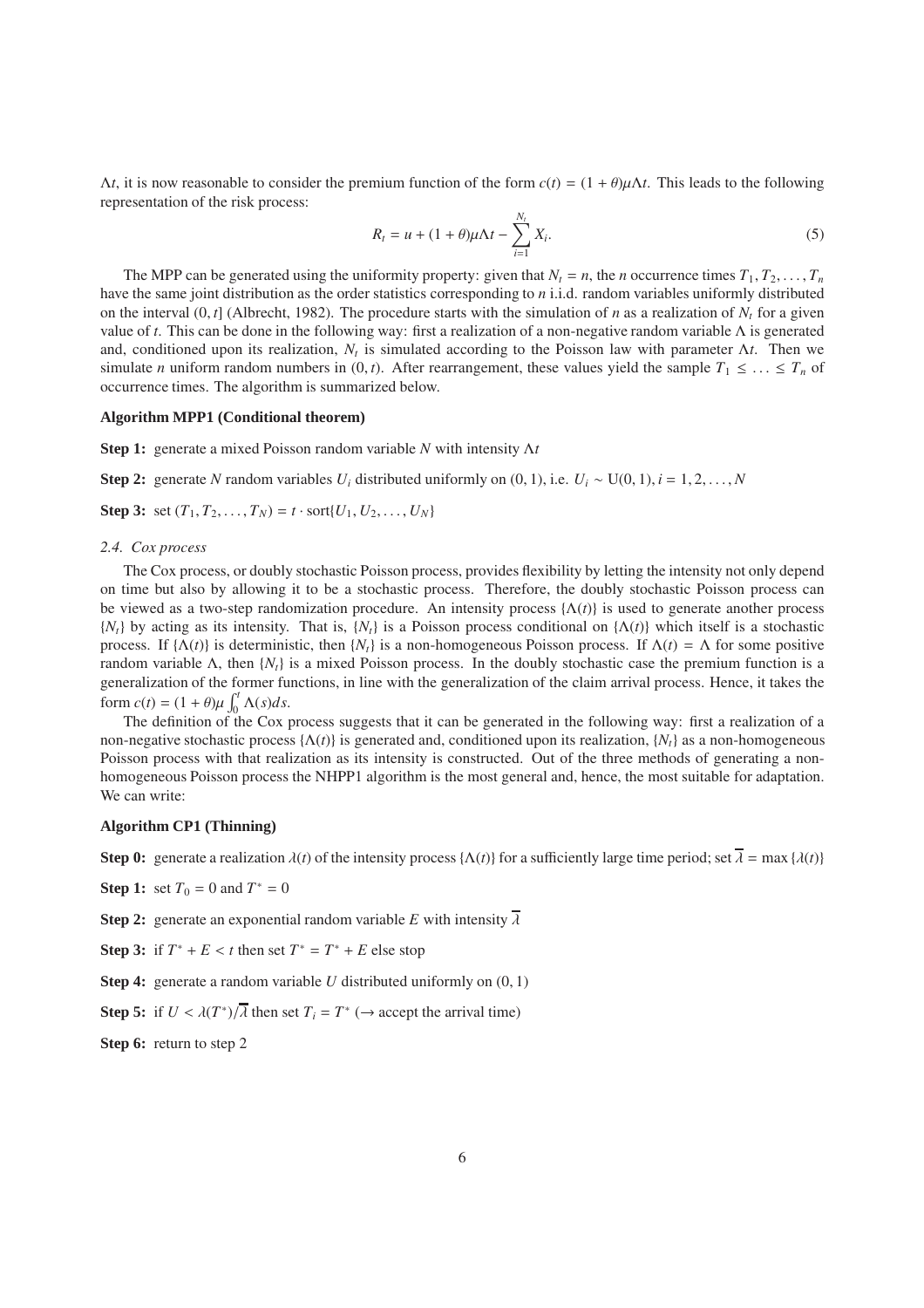

Figure 2: *Left panel*: The quarterly number of losses for the Danish fire data. *Right panel*: The aggregate number of losses and the mean value function  $E(N_t)$  of the calibrated HPP and NHPP. Clearly the latter model gives a better fit to the data.

### *2.5. Renewal Process*

Generalizing the homogeneous Poisson process we come to the point where instead of making  $\lambda$  non-constant, we can make a variety of different distributional assumptions on the sequence of waiting times  $\{W_1, W_2, \ldots\}$  of the claim arrival process  $\{N_t\}$ . In some particular cases it might be useful to assume that the sequence is generated by a renewal process, i.e. the random variables  $W_i$  are i.i.d., positive with a distribution function  $F$ . Note that the homogeneous Poisson process is a renewal process with exponentially distributed inter-arrival times. This observation lets us write the following algorithm for the generation of the arrival times of a renewal process on the interval  $(0, t]$ :

#### **Algorithm RP1 (Waiting times)**

**Step 1:** set  $T_0 = 0$ 

**Step 2:** generate an *F*-distributed random variable *X*

**Step 3:** if  $T_{i-1} + X < t$  then set  $T_i = T_{i-1} + X$  and return to step 2 else stop

An important point in the previous generalizations of the Poisson process was the possibility to compensate risk and size fluctuations by the premiums. Thus, the premium rate had to be constantly adapted to the development of the claims. For renewal claim arrival processes, a constant premium rate allows for a constant safety loading (Embrechts and Klüppelberg, 1993). Let  $\{N_t\}$  be a renewal process and assume that  $W_1$  has finite mean  $1/\lambda$ . Then the premium function is defined in a natural way as  $c(t) = (1 + \theta)\mu\lambda t$ , like for the homogeneous Poisson process, which leads to the risk process of the form (3).

## **3. Applications**

We conduct empirical studies for Danish fire losses recorded by Copenhagen Re. The data concerns major Danish fire losses in Danish Krone (DKK), occurred between 1980 and 2002 and adjusted for inflation. Only losses of profits connected with the fires are taken into consideration. We start the analysis with a HPP with a constant intensity  $\lambda_1$ . Studies of the quarterly numbers of losses and the inter-occurrence times of the fires lead us to the conclusion that the annual intensity of  $\lambda_1 = 98.39$  gives the best fitted HPP. However, as we can see in the right panel of Figure 2, the fit is not very good suggesting that the HPP is too simplistic. A renewal process would also give unsatisfactory results as the data reveals a clear increasing trend in the number of quarterly losses, see the left panel in Figure 2. This leaves us with the NHPP. We tested different exponential and polynomial functional forms, but a simple linear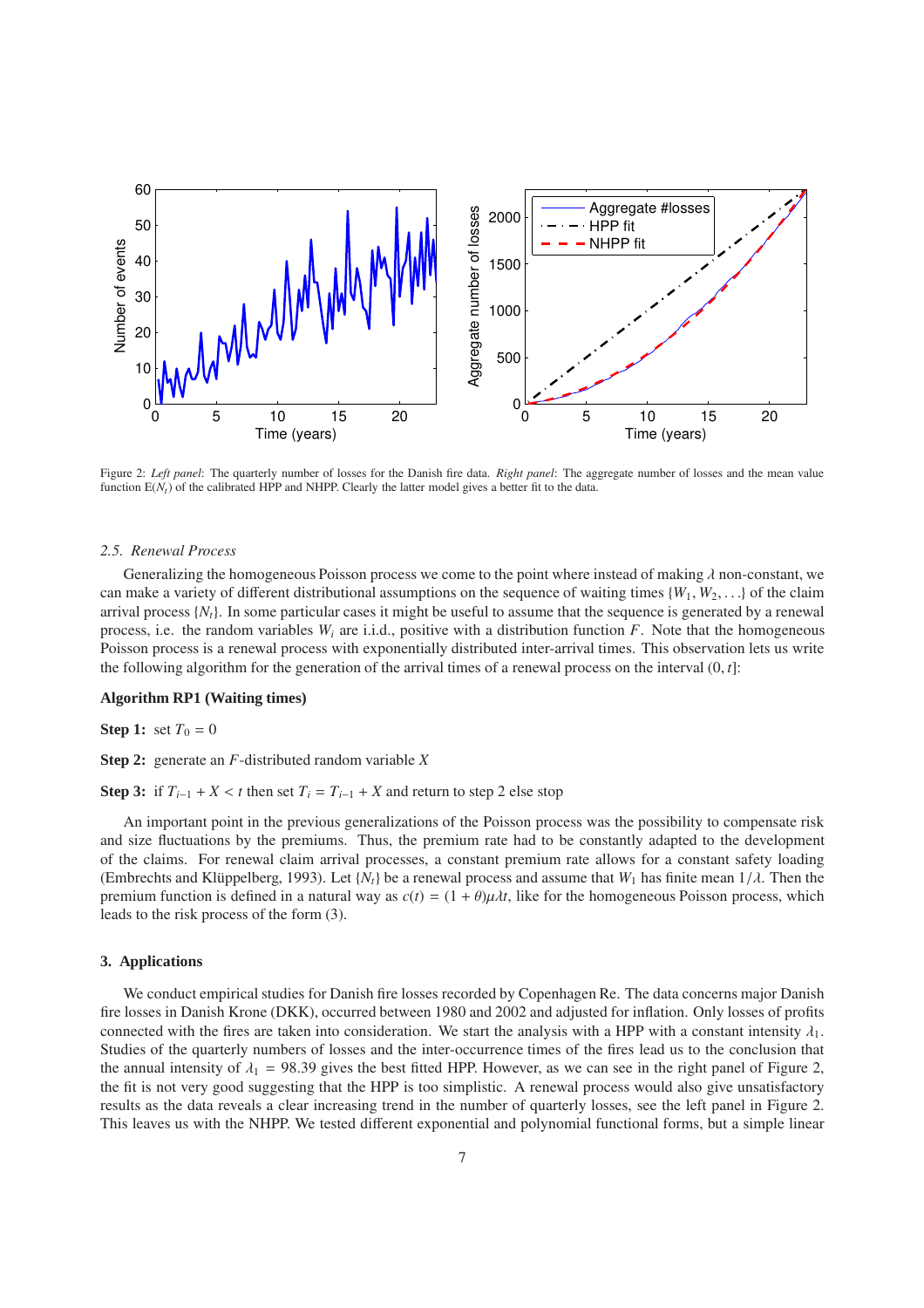

Figure 3: The Danish fire data simulation results for a NHPP with log-normal (*left panel*) and Burr claim sizes (*right panel*). The dotted lines are the sample 0.001, 0.01, 0.05, 0.25, 0.50, 0.75, 0.95, 0.99, 0.999-quantile lines based on 3000 trajectories of the risk process.

intensity function  $\lambda_2(s) = c + ds$  gives the best fit. Applying the least squares procedure we arrive at the following values of the parameters:  $c = 17.99$  and  $d = 7.15$ . Processes with both choices of the intensity function,  $\lambda_1$  and  $\lambda_2(s)$ , are illustrated in the right panel of Figure 2, where the accumulated number of fire losses and mean value functions for all 23 years of data are depicted.

After describing the claim arrival process we have to find an appropriate model for the loss amounts. Out of the typical loss distributions (Hogg and Klugman, 1984), the log-normal law with parameters  $\mu = 12.525$  and  $\sigma = 1.5384$ produced the best results. The Burr distribution with  $\alpha = 0.9844$ ,  $\lambda = 1.0585 \cdot 10^6$ , and  $\tau = 1.1096$  overestimated the tails of the empirical distribution, nevertheless it gave the next best fit. It is interesting to note, that in recent years outlier-resistant or so-called robust estimates of parameters are becoming more wide-spread in risk modeling. Such models – called robust (statistics) models – were introduced by P.J. Huber in 1981 and applied to robust regression analysis (Huber, 2004). Under the robust approach the extreme data points are eliminated to avoid a situation when outliers drive future forecasts in an unwanted (such as worst-case scenario) direction. One of the first applications of robust analysis to insurance claim data can be found in Chernobai et al. (2006). In that paper top 1% of the catastrophic losses were treated as outliers and excluded from the analysis. This procedure led to an improvement of the forecasting power of considered models. Also the resulting ruin probabilities were more optimistic than those predicted by the classical model. It is important to note, however, that neither of the two approaches – classical or robust – is preffered over the other. Rather, in the presence of outliers, the robust model can be used to complement to the classical one. Due to space limits, in this paper we only present the results of the latter.

We consider a hypothetical scenario where the insurance company insures losses resulting from fire damage. The company's initial capital is assumed to be  $u = 400$  million DKK and the relative safety loading used is  $\theta = 0.5$ . We choose two models of the risk process whose application is most justified by the statistical results described above: a NHPP with log-normal claim sizes and a NHPP with Burr claim sizes. In both panels of Figure 3 the thick solid blue line is the "real" risk process, i.e. a trajectory constructed from the historical arrival times and values of the losses. The different shapes of the "real" risk process in the two panels are due to the different forms of the premium function  $c(t)$  which has to be chosen accordingly to the type of the claim arrival process. The dashed red line is a sample trajectory. The thin solid lines are the sample 0.001, 0.01, 0.05, 0.25, 0.50, 0.75, 0.95, 0.99, 0.999-quantile lines based on 3000 trajectories of the risk process. We assume that if the capital of the insurance company drops bellow zero, the company goes bankrupt, so the capital is set to zero and remains at this level hereafter.

Comparing the log-normal and Burr claim size models, we can conclude that in the latter extreme events are more likely to happen. This is manifested by wider quantile lines. Since in the log-normal case the historical trajectory is above the 0.01-quantile line for most of the time, and taking into account that we have followed a non-robust estimation approach, we suggest to use this specification for risk process modeling.